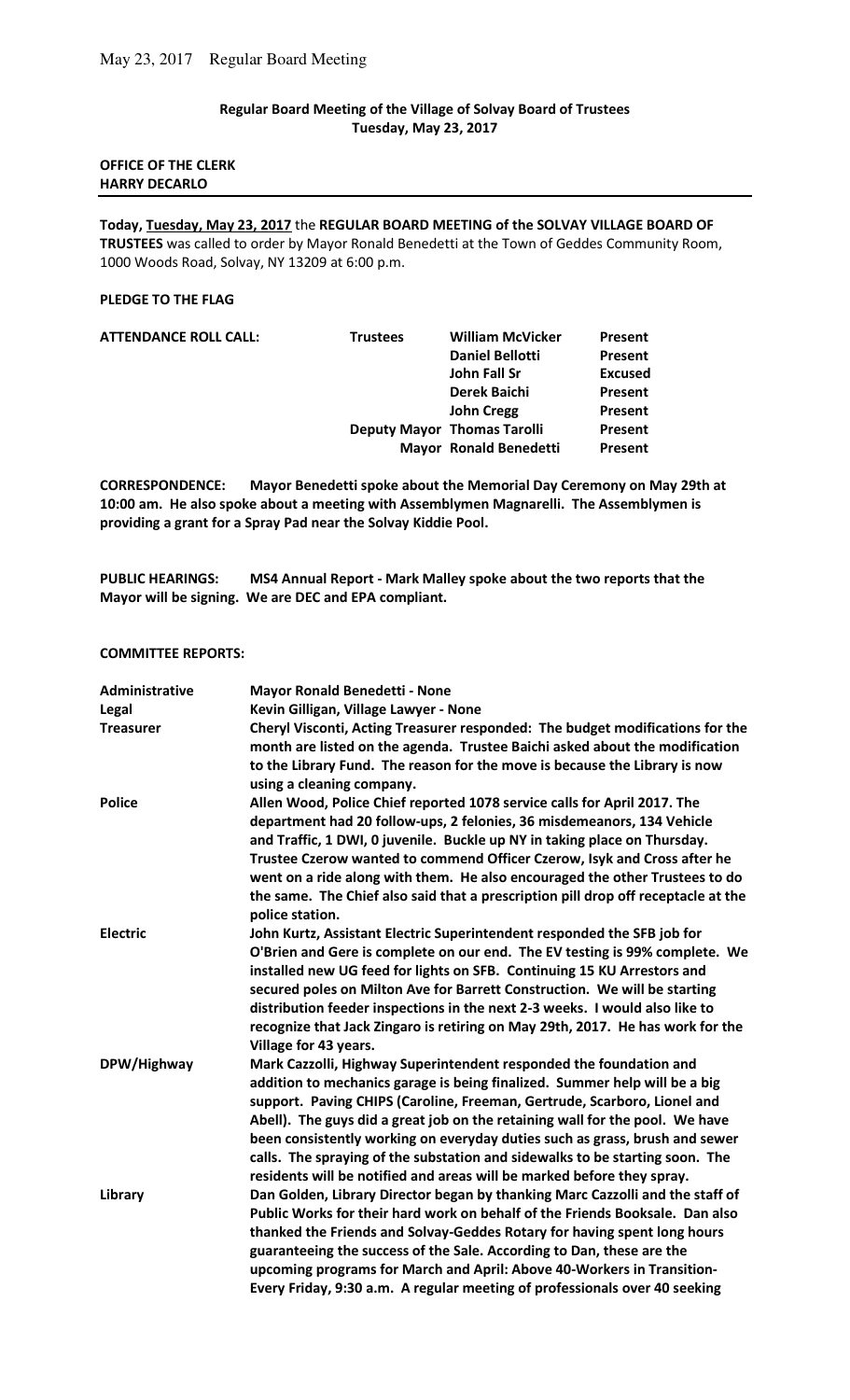|                   | guidance, job search, and career exploration. An Afternoon with Three Local               |
|-------------------|-------------------------------------------------------------------------------------------|
|                   | Authors- Saturday June 10, 2 p.m. The Library will welcome a panel of three               |
|                   | local authors. The program will feature book readings, discussion and books               |
|                   | signings by three writers of romance and mystery novels. Zoo to You Monday,               |
|                   | June 26 <sup>th</sup> at 10:00 a.m. Live animals from the Rosamond Gifford Zoo will visit |
|                   | the library. MOST Science Show-Wednesday, July 5 <sup>th</sup> at 10:00 a.m. The MOST     |
|                   | Summer Library Program will bring a 45-minute interactive demonstration. As               |
|                   | always, the Library welcomes suggestions from the public.                                 |
| Codes             | Thomas Tarolli, Trustee responded that the next Codes meeting is on Monday,               |
|                   | June 19th at 5:30. The old Solvay Diner has been being worked on without a                |
|                   | permit and a stop work order has been placed on the property. 207 Cogswell                |
|                   | Ave is putting in 2 apartments. Anthony and Peter have been working hard on               |
|                   | inspections and high grass violations.                                                    |
| <b>Stormwater</b> | <b>None</b>                                                                               |
|                   |                                                                                           |

# **RESOLUTIONS:**

| גרטו ו טועכאה. |                                                                                                                                                                                                                                                                                                                        |                                                                                                                                                                                                                  |                                                                     |
|----------------|------------------------------------------------------------------------------------------------------------------------------------------------------------------------------------------------------------------------------------------------------------------------------------------------------------------------|------------------------------------------------------------------------------------------------------------------------------------------------------------------------------------------------------------------|---------------------------------------------------------------------|
| 1.             | Authorization from the Board of Trustees to approve the minutes from the April 25,<br>2017 Regular Board Meeting and the Reading of the Minutes be herewith dispensed.<br><b>MOTION: Derek Baichi</b><br><b>SECOND: Dan Bellotti</b>                                                                                   |                                                                                                                                                                                                                  |                                                                     |
|                | AYES: 6                                                                                                                                                                                                                                                                                                                | <b>NAYES: 0</b>                                                                                                                                                                                                  | <b>MOTION CARRIED</b>                                               |
| 2.             | Authorization from the Board of Trustees to pay C&S Engineers \$3,395.00 for services<br>rendered from 4/1/17 to 4/30/17.<br>Below are the specific projects that will be reimbursed through Grant or the County:<br>$\bullet$<br>$\bullet$<br><b>MOTION: Dan Bellotti</b><br><b>SECOND: Thomas Tarolli</b><br>AYES: 6 | Invoice No. 0165414 - Project No. 114.213.001 - I/I Reduction Grant<br>Invoice No. 0165416 - Project No. 114.218.001 - SAM Grant<br>Invoice No. 0165417 - Project No. 114.220.001 - SAM Grant<br><b>NAYES: 0</b> | (Total Cost to the Village is: \$1,645.00)<br><b>MOTION CARRIED</b> |
| 3.             | Authorization from the Board of Trustees to pay C&S Engineers \$2100.00 for services<br>rendered from 11/1/16 to 11/30/16.<br><b>MOTION: Derek Baichi</b><br><b>SECOND: Dan Bellotti</b><br>AYES: 6                                                                                                                    | <b>NAYES: 0</b>                                                                                                                                                                                                  | <b>MOTION CARRIED</b>                                               |
| 4.             | Authorization from the Board of Trustees to pay Costello, Cooney & Fearon, PLLC<br>\$8912.50 for services rendered for the month of April 2017. (\$1912.50 was for PBA<br>labor negotiations).<br><b>MOTION: John Cregg</b><br><b>SECOND: Dan Bellotti</b><br>AYES: 6                                                  | <b>NAYES: 0</b>                                                                                                                                                                                                  | <b>MOTION CARRIED</b>                                               |
|                |                                                                                                                                                                                                                                                                                                                        |                                                                                                                                                                                                                  |                                                                     |

5. Authorization from the Board of Trustees to approve the Budget Modifications: **Village of Solvay General Fund**

**Schedule of Proposed Budget Modifications For Approval at the May 2017 Regular Board Meeting**

| <b>Account</b><br>Revenue<br>s | <b>Title</b> | (as modified)<br><b>Current</b><br><b>Budget</b> | Proposed<br><b>Budget Mod</b> | <b>Newly</b><br><b>Modified</b><br><b>Budget</b><br>Amount |
|--------------------------------|--------------|--------------------------------------------------|-------------------------------|------------------------------------------------------------|
|                                |              |                                                  |                               |                                                            |
|                                | <b>Total</b> | 0                                                | 0                             | 0                                                          |

**Expenses**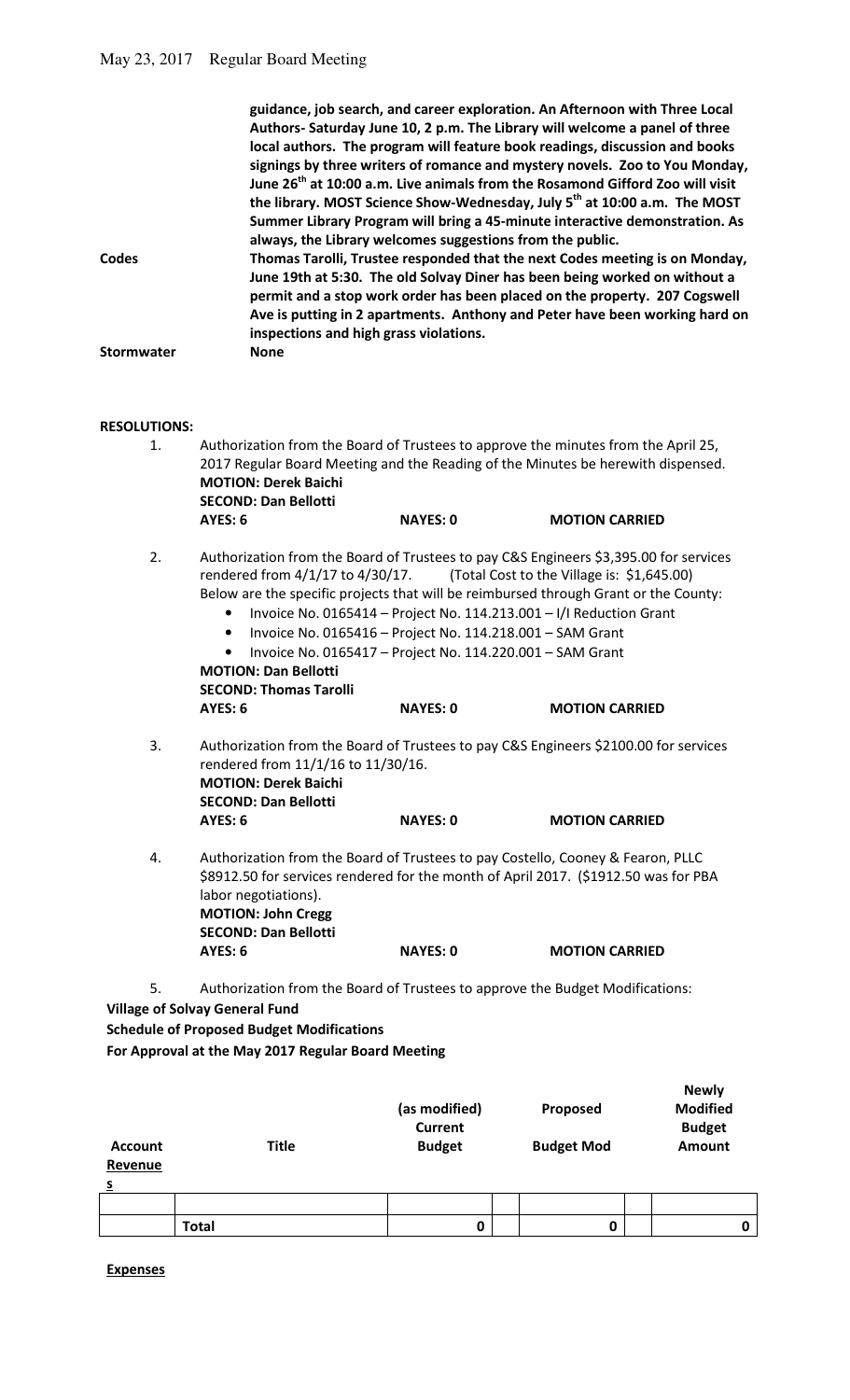# May 23, 2017 Regular Board Meeting

| 516204 A | <b>Building-Other</b>         | 61,000   | 6,000   | 67,000  |
|----------|-------------------------------|----------|---------|---------|
| 5312.01  |                               |          |         |         |
| A        | Police-Vehicle Repair         | 10,000   | 500     | 10,500  |
| 5312.04  | Police-Vehicle                |          |         |         |
| A        | Decontamination               | $\Omega$ | 100     | 100     |
| 5312.11  |                               |          |         |         |
| A        | Police - Uniforms             | 3,730    | 600     | 4,330   |
| 5312.12  |                               |          |         |         |
| A        | Police - Training/Conferences | 4,000    | (1,300) | 2,700   |
| 5312.16  |                               |          |         |         |
| A        | Police - Consulting           | $\Omega$ | 100     | 100     |
| 551424 A | Snow Removal-Other            | 200,000  | (6,000) | 194,000 |
|          |                               |          |         |         |
|          | <b>Total</b>                  | 278,730  | 0       | 278,730 |

**Village of Solvay Library Fund Schedule of Proposed Budget Modifications For Approval at the April 2017 Regular Board Meeting**

| <b>Account</b><br>Revenue<br>$\overline{\mathbf{S}}$ | <b>Title</b> | (as modified)<br><b>Current</b><br><b>Budget</b> | Proposed<br><b>Budget Mod</b> | <b>Newly</b><br><b>Modified</b><br><b>Budget</b><br><b>Amount</b> |
|------------------------------------------------------|--------------|--------------------------------------------------|-------------------------------|-------------------------------------------------------------------|
|                                                      |              |                                                  |                               |                                                                   |
|                                                      | <b>Total</b> | 0                                                | $\Omega$                      | 0                                                                 |

| <b>Expenses</b> |                         |         |         |         |
|-----------------|-------------------------|---------|---------|---------|
|                 |                         |         |         |         |
| 574101L         | <b>Personal Service</b> | 217,900 | (7,900) | 210,000 |
| 574104L         | Library-Other           | 49,800  | 7,900   | 57,700  |
|                 |                         |         |         |         |
|                 | <b>Total</b>            | 267,700 |         | 267,700 |

|    | <b>MOTION: Derek Baichi</b><br><b>SECOND: John Cregg</b><br><b>AYES: 6</b>         | <b>NAYES: 0</b> | <b>MOTION CARRIED</b>                                                                                                                                                            |  |
|----|------------------------------------------------------------------------------------|-----------------|----------------------------------------------------------------------------------------------------------------------------------------------------------------------------------|--|
| 6. | <b>MOTION: Derek Baichi</b><br><b>SECOND: Thomas Tarolli</b>                       |                 | Authorization from the Board of Trustees to pay all non union employees a 2% raise<br>with the exception of elected officials and committee members effective June 1, 2017.      |  |
|    | AYES: 6                                                                            | <b>NAYES: 0</b> | <b>MOTION CARRIED</b>                                                                                                                                                            |  |
| 7. | <b>MOTION: Derek Baichi</b><br><b>SECOND: Thomas Tarolli</b>                       |                 | Authorization from the Board of Trustees to purchase a new folding machine for electric<br>billing from Craig R. Gilbert. Model Number: DF-970 with a purchase price of \$3,250. |  |
|    | AYES: 6                                                                            | <b>NAYES: 0</b> | <b>MOTION CARRIED</b>                                                                                                                                                            |  |
| 8. | Albany NY 12233-3500.<br><b>MOTION: Dan Belotti</b><br><b>SECOND: Derek Baichi</b> |                 | Authorization to have the Mayor sign the MS4 Annual Report and the MS4 Semiannual<br>Report and mail the Reports to the NYSDEC Division of Water 625 Broadway,                   |  |

**AYES: 6 NAYES: 0 MOTION CARRIED**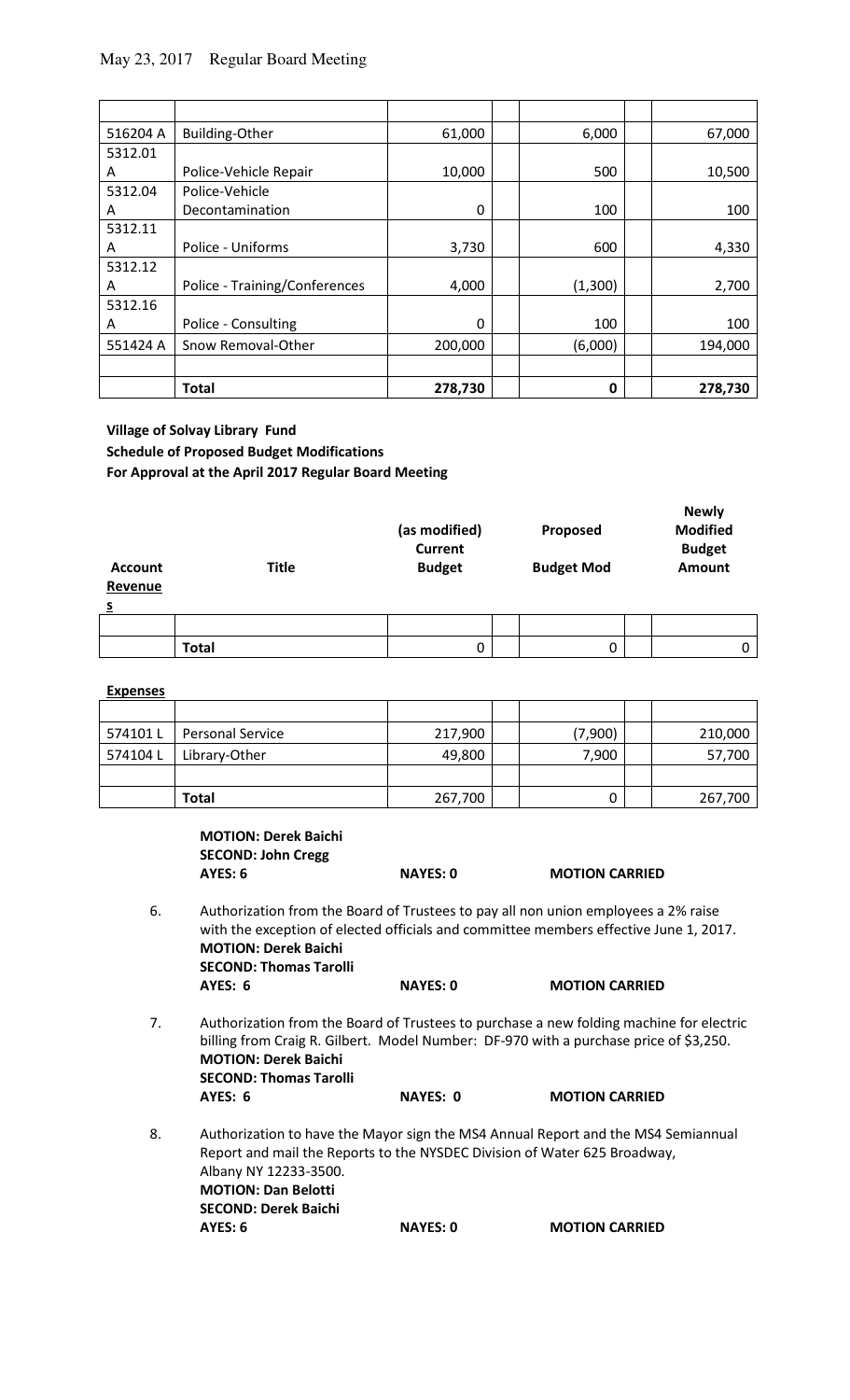9. Authorization from the Board of Trustees to approve

 **WHEREAS**, the property described by the following tax map number(s) and located at the following address(s) is/are in the Village of Solvay, is/are owned by the following owner(s); and

 **WHEREAS**, as the aforesaid property owner(s) allows the property to accumulate high weeds, brush, grass, trash, debris, or other matter, in a manner that is unhealthy, hazardous, or dangerous and in violation of Chapter 56; and

 **WHEREAS**, the owner(s) was notified by certified mail and/or posted on site and a follow up revealed the violation still exists

 **NOW**, be it resolved that the Village of Solvay Board shall authorize the property to be cut, trimmed, and removed by the Village Representatives, and all actual costs of work or services rendered at the direction of the Village Board, shall be assessed and collected in the same manner and time as the taxes levied on the premises.

| <b>STREET ADDRESS</b>           | <b>TAX MAP</b>    | <b>NAME OF OWNER</b>  |
|---------------------------------|-------------------|-----------------------|
| 210 Lamont Ave                  | $010.-05-10.0$    | Sean P. Stamper       |
| 212 Lamont Ave                  | $010.-05-11.0$    | Sean P. Stamper       |
| 1114 Third Street               | $003.-01-08.0$    | <b>Bruce Mumley</b>   |
| 321 Second Street               | $007 - 06 - 03.0$ | Michael W. Ross       |
| 314 Darrow Ave                  | $003.-04-08.0$    | William R. Liedka     |
| 223 Williams Street             | $010.-03-03.0$    | Gregory Giachetti     |
| 231 Charles Ave                 | 011.-09-12.0      | Jason Norton          |
| 218 Draper Ave                  | $015.-01-20.0$    | Randy P. Cornish      |
| <b>MOTION: John Cregg</b>       |                   |                       |
| <b>SECOND: William McVicker</b> |                   |                       |
| AYES: 6                         | <b>NAYES: 0</b>   | <b>MOTION CARRIED</b> |

- 10. Authorization from the Board of Trustees hire the following lifeguards for the Solvay Pool. They will start on June 25th.
	- Allison McVey, Head Lifeguard, \$12.00/hour
	- Hannah Elmer, Assistant Lifeguard, \$11.00/hour
	- Kaitlin Dunning, Stephanie Campagna, Tristram Forster, Emily Green, Nicholas Visconti, Lifeguard(s), \$10.00/hour
	- Morgan Cappon, Mackenna Caryl, Michael Gilheney, Hannah Jewel, Madeline Lowry, Christopher Sheedy, Lifeguard(s), \$9.75/hour  **MOTION: Dan Bellotti**

 **SECOND: Thomas Tarolli** 

| AYES: 6<br><b>NAYES: 0</b> | <b>MOTION CARRIED</b> |
|----------------------------|-----------------------|
|----------------------------|-----------------------|

- 11. Authorization from the Board of Trustees to hire 5 Summer Help Laborers for the Highway Dept. They will start May 30th with a rate of pay of \$9.75/hour.  **MOTION: Derek Baichi SECOND: William McVicker AYES: 6 NAYES: 0 MOTION CARRIED**
- 12. Authorization from the Board of Trustees to hire 4 Summer Help Laborers for the Highway Dept. They will start June 26th with a rate of pay of \$9.75/hour.  **MOTION: Dan Bellotti SECOND: William McVicker AYES: 6 NAYES: 0 MOTION CARRIED**
- 13. Authorization from the Board of Trustees to hire Ryan C. Holtzbery as a Part Time Codes Clerk starting May 30th. The Codes Clerk will work 4 hours per day at \$12.00/hour. The position does not provide health insurance or vacation/holiday pay. **MOTION: Derek Baichi SECOND: John Cregg AYES: 6 NAYES: 0 MOTION CARRIED**
- 14. Authorization from the Board of Trustees to raise Chief Allen Wood's annual salary to \$80,000. **MOTION: John Cregg SECOND: Derek Baichi AYES: 6 NAYES: 0 MOTION CARRIED**